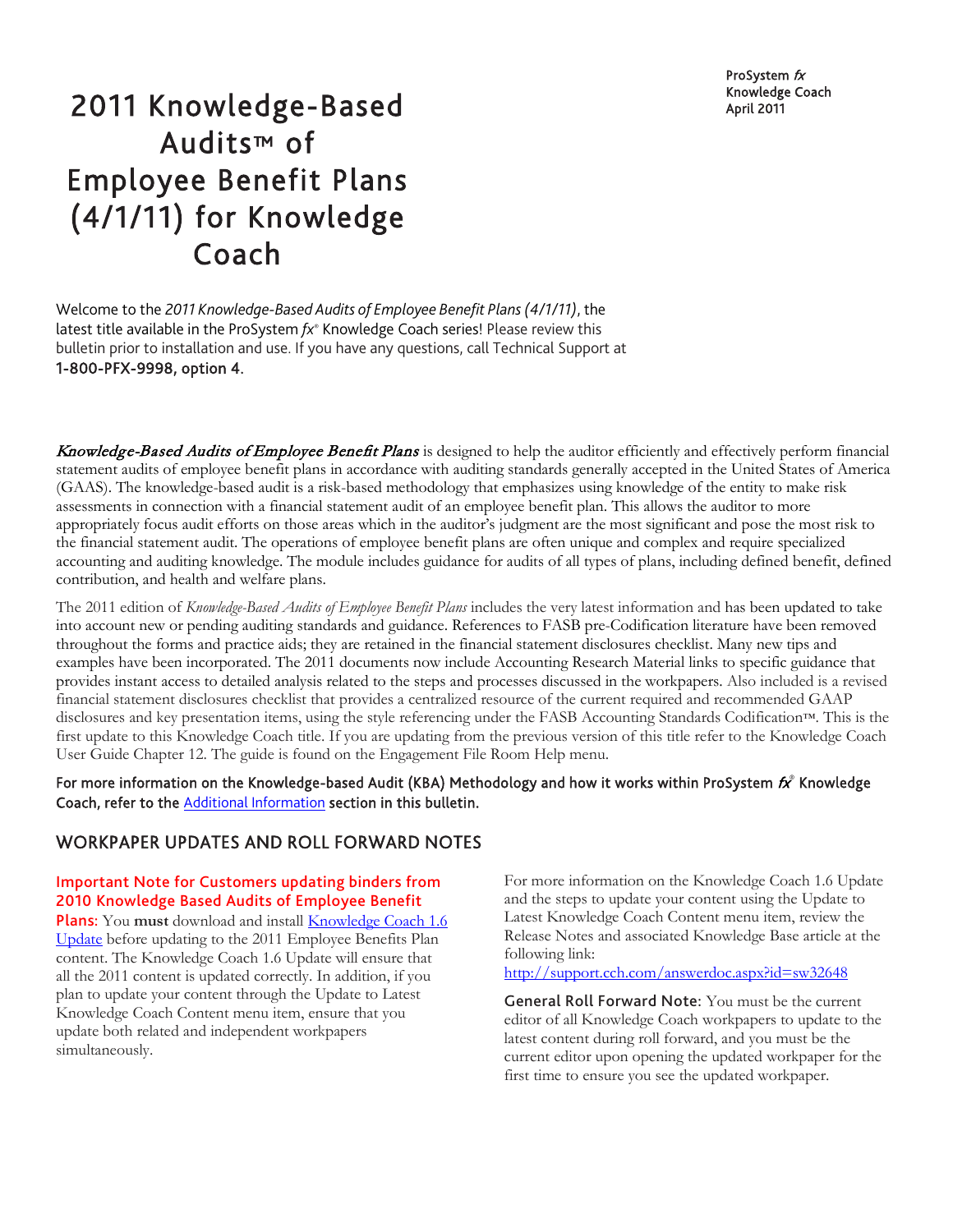## Audit Programs (AUDs)

- AUD-101 Overall Audit Program has been updated and now also includes steps for documenting compliance with firm quality control requirements and independence considerations related to nonattest work; the sections on completion, reporting, and finalization procedures have been enhanced and reorganized to better reflect a more typical work flow.
- AUD-201 Audit Program: Additional Audit Procedures for an Initial Audit Engagement now provides additional instructions and guidance regarding audit procedures for an initial audit engagement.
- Former AUD-701 Planning the Employee Benefit Plan Audit has been moved into the 200s (pre-engagement) series as AUD-202 Planning the Employee Benefit Plan Audit for improved organization.
- AUD-603 Audit Program: Using the Work of a Specialist now provides additional guidance regarding procedures to test the data provided by the client to the specialist and to document the auditor's evaluation of and conclusions on the specialist's findings.
	- o **Roll Forward Note**: If you are updating from the 2010 Knowledge-Based Audits of Employee Benefit Plans, note that the Information About the Specialist table (table 1) has been modified so that multiple specialists can now be added for the same Specialist Firm or Employer, and each "Specialist's Name" added will flow into the Evaluating the Specialist's Qualifications table.
	- o The "Firm/Employer" and "Area of Expertise" will flow into the first row of the Information About the Specialist table from KBA-101 Overall Audit Strategy. Once you enter the "Specialist's Name" in this table, that information will flow into the Evaluating the Specialist's Qualifications table directly below (table 2).
- AUD-801 Audit Program: Cash through AUD-814 Audit Program: Journal Entries and Financial Statement Review, have been updated to include control testing steps and to better document the linkage between risks identified and procedures performed.
- AUD-802 Audit Program: Investments in Securities, Derivative Instruments, and Hedging Activities has been updated to reflect the most recent ASC 820 (FAS-157) guidance on *Fair Value Measurements and Disclosures* and to clarify program steps relating to whether investments are properly classified and valued. Also, new tailoring questions have been added to provide guidance as to when a DOL Limited-Scope audit is permitted and will mark the unnecessary program steps in the program step library as not applicable. These tailoring questions will also hide other tailoring questions that are not applicable to a DOL Limited-Scope audit.
- AUD-803 Audit Program: Employer and Employee Contributions Receivable and Employer and Employee Contributions has been updated to add discussion of subsequent receipt of contributions receivable.
- Former AUD-806 Audit Program: Property and Equipment, and Depreciation and AUD-808 Audit Program: Payrolls and Other Liabilities (on testing relevant assertions relating to PP&E, depreciation, and payroll) have been deleted and the other audit programs have been renumbered accordingly.
	- o **Roll Forward Note:** Since these audit programs are no longer relevant, they will not be functioning workpapers in your rolled forward binder. If there are custom program steps in these audit programs that you want to retain, you may want to recreate them in a custom audit program before updating your content.
- AUD-811 Audit Program: Related-Party and Party-in-Interest Transactions, Commitments and Contingencies, Estimates, and Concentrations has been updated to add party-ininterest language and delete items that are not applicable to employee benefit plan audits.
- AUD-902 Audit Program: Going Concern has been updated with additional examples addressing employee benefit plan concerns.

# Practice Aids (AIDs)

• NEW AID-201 Nonaudit Services Independence Checklist is designed to help the auditor document considerations of auditor independence regarding the provision of nonattest services and independence considerations related to issues such as client relationships.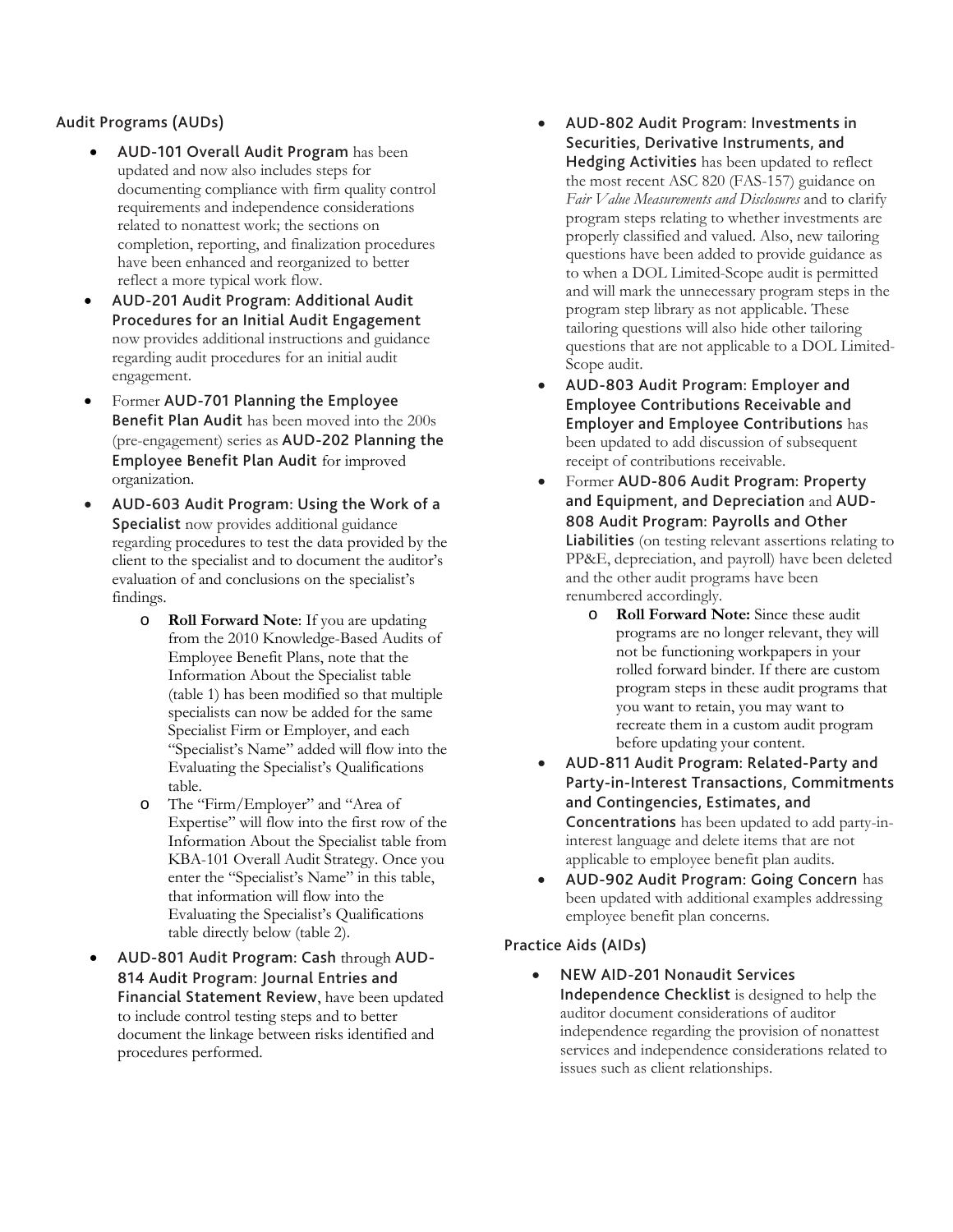- AID-301 Understanding the Plan's Revenue Streams and Revenue Recognition Policies has been updated and tailored to employee benefit plan audits.
- AID-701 Audit Sampling Worksheet for Tests of Controls has been revised to more clearly associate the sampling documentation with the related audit area and relevant assertion addressed by the control being tested.
- AID-801 Audit Sampling Worksheet for Substantive Tests of Details has been converted to an Excel worksheet to better accommodate the formulas contained in the practice aid.
- Former AID-813 Property, Plant, and Equipment: Summary Analysis through AID-816 Property Deletions (covering property and equipment issues) have been deleted.

### Knowledge-Based Audit Documents (KBAs)

- KBA-104 Evaluating and Communicating Internal Control Deficiencies has been updated and includes new examples and practice points.
	- o Roll Forward Note: If you are updating from the 2010 Knowledge-Based Audits<sup>TM</sup> of Employee Benefit Plans, note that there is not a separate table for "other matters" in KBA-104 *Evaluation and Communication of Internal Control Deficiencies*. Content in the description column of the other matters table from previous versions will be moved to the Significant Matters table in KBA-103 on update. Other answers from the 2010 Other Matters table will not be included on update.
- KBA-202 Engagement Continuance Form/KBA-201 Engagement Acceptance and Continuance Form:
	- o Roll Forward Note: If you are updating from the 2010 *Knowledge-Based Audits TM of Employee Benefit Plans*, note that KBA-202 *Engagement Continuance Form* was replaced by KBA-201 *Engagement Acceptance and Continuance Form* in the 2011 version*.* Any risks and findings added to the KBA-202 *Engagement Continuance Form* of the 2010 Knowledge-Based Audits of Employee Benefit Plans title will be included in the findings table of the KBA-201 *Engagement Acceptance and Continuance Form of 2011 Knowledge-Based Audits of Employee Benefit Plans*. Other added data will no longer be available.
- IMPORTANT NOTE: To ensure data updates correctly, insert the 2010 version of KBA-201 *Engagement Acceptance Form* is in your 2010 binder **BEFORE** you update to *2011 Knowledge-Based Audits*TM *of Employee Benefit Plans.*
- KBA-400 Understanding Internal Controls: Scoping and Mapping has been revised to enable clearer documentation of the procedures performed to gain an understanding of controls related to assertion-level risks, significant risks, fraud risks, and risks for which substantive testing alone is not sufficient and a new control test column has been added.
- KBA-403 Understanding Activity-Level Controls: Revenue, Accounts Receivable, and Cash Receipts through KBA-409 Understanding Activity-Level Controls: Financial Reporting and Closing Process have been revised to include a new column testing the operating effectiveness of controls and new practice points.
	- o Roll Forward Note: Since no data will be kept in Excel workpapers when replaced with latest content, you may want to set the roll forward properties to "Include in roll forward" for this workpaper and manually add the new column so that your previous work is kept on roll forward.
- KBA-901 Financial Statement Disclosure Checklist is current through September 30, 2010, and includes the relevant citation from the Codification as of September 30, 2010, using the FASB classification system. References to the FASB pre-Codification literature are included throughout the checklist to assist users who might be interested in determining where the relevant requirements were previously addressed. Industry-specific guidance related to employee benefit plans is included in the following Topics: 960, Plan Accounting−Defined Benefit Pension Plans; 962, Plan Accounting−Defined Contribution Pension Plans; and 965, Plan Accounting−Health and Welfare Benefit Plans.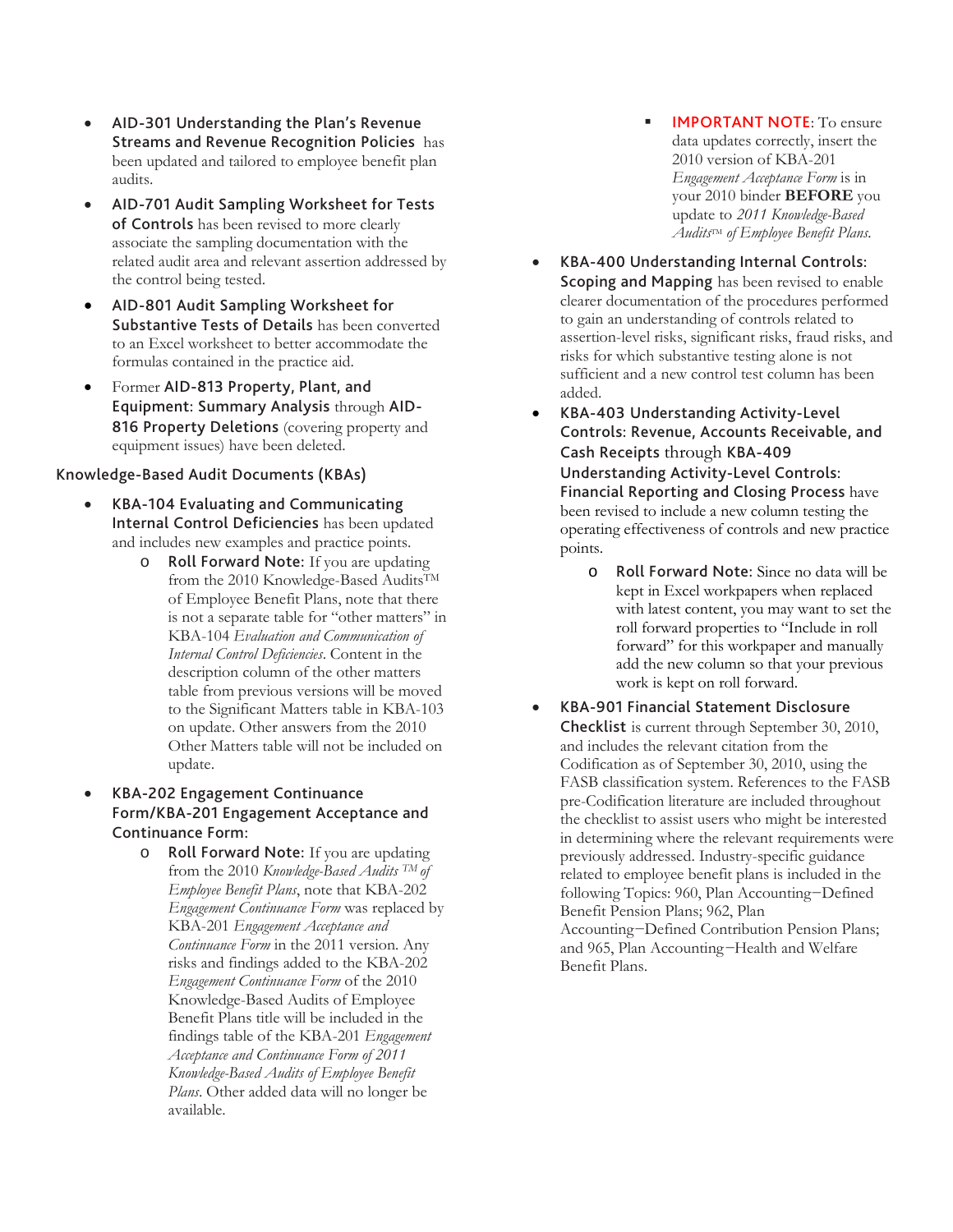### Correspondence Documents (CORs)

- COR-204 Audit Engagement Letter has been updated to incorporate the language previously contained in COR-209 Communication to Client When the Auditor May Be Required by Law, Regulation, or Audit Contract to Provide Access to the Audit Documentation covering situations when access to audit documentation is required by law, regulation, or firm peer reviews, and to document the auditor's understanding with the client regarding nonattest services to be performed.
- COR-814 Related-Party and Party-in-Interest Confirmation Letter has been updated to include party-in-interest definitions.
- COR-209 Communication to Client When the Auditor May Be Required by Law, Regulation, or Audit Contract to Provide Access to the Audit Documentation has been eliminated; the remaining correspondence documents have been renumbered accordingly.
- COR-905 Communication to Client with No Material Weaknesses has been updated in line with SAS-115 guidance regarding communication of significant deficiencies and material weaknesses in internal control noted in the audit.

### Auditor's Reports (RPTs)

• NEW RPT-951 Disclaimer of Opinion−403(b) Plan: Inability to Obtain Sufficient Audit Evidence because of a Scope Limitation**,** RPT-952 Disclaimer of Opinion−403(b) Plan: Limited Scope Audit, and RPT-953 Adverse Opinion on 403(b) Plan Financial Statements Due to Excluded Investments have been added to address 403(b) issues.

#### Resource Documents (RESs)

- RES-001 KBA Methodology Overview has been updated to provide information regarding the Auditing Standards Board's Clarity Project and, where applicable, to reflect the organizational and instructional changes noted above.
- NEW RES-010 2011 Employee Benefit Plans Title Overview for Knowledge Coach Users has been added as a reference document for the workpaper update information, along with list of related workpapers for the title.

### In addition, forms and practice aids throughout have been updated to include new examples and tips and, where applicable, to take into account:

New literature, standards, and developments, reflected in the following current audit and accounting guidance:

- Statements on Auditing Standards (SASs): o SAS-115 *Communicating Internal Control Related Matters Identified in an Audit*
	- o SAS-118 *Other Information in Documents Containing Audited Financial Statements*
	- o SAS-119 *Supplementary Information in Relation to the Financial Statements as a Whole*
	- o SAS-120 *Required Supplementary Information*
- AICPA Statement on Quality Control Standards No. 7, *A Firm's System of Quality Control*
- FASB Accounting Standards Codification as of September 30, 2010

# <span id="page-3-0"></span>Additional Information on Knowledge Coach and the KBA Methodology

### KBA Methodology

The Knowledge-Based Audit (KBA) Methodology allows the results of one set of procedures to become the input for the next. The key components of the KBA Methodology include:

- An **Overview** that guides auditors through the new methodology.
- Customizable Audit Programs that take auditors through related steps and procedures.
- Practice Aids to help auditors complete steps or processes outlined in the Knowledge-Based Audit documents and Audit Programs.
- Auditor's Reports that provide a variety of sample auditor's opinions on audited financial statements.
- Correspondence documents that provide sample letters to be used to comply with GAAS. requirements and in many other common situations.
- Knowledge-Based Audit documents, integral to the risk assessment and overall audit processes, which contain steps and procedures required by GAAS.

Risk Assessment Standards-The practice aids and tools in the 2011 Edition of Knowledge-Based Audits of **Employee Benefit Plans** support the AICPA's Auditing Standard Board's Risk Assessment Standards by providing guidance to help address audit requirements.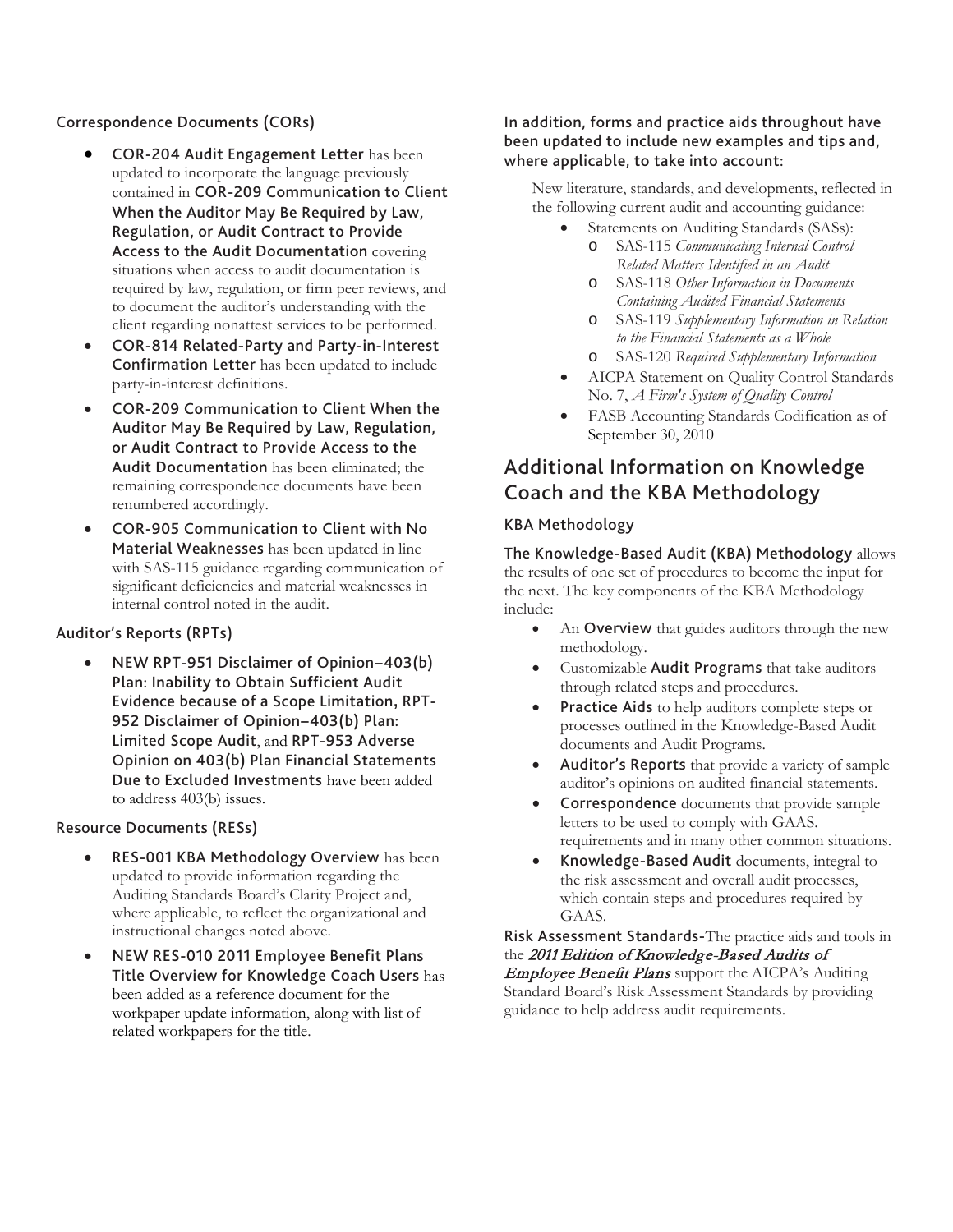The Knowledge-Based-Audit (KBA) methodology will assist auditors of employee benefit plans by:

- Facilitating compliance with GAAS.
- Encouraging more effective audits through customized programs and comprehensive practice aids.
- Helping auditors to focus on and respond to identified audit risks.
- Enhancing audit documentation.

# ProSystem fx® Knowledge Coach

ProSystem  $fx^{\circledast}$  Knowledge Coach functionality allows auditors to use the Knowledge-Based-Audit methodology more efficiently by eliminating the need for duplicate entry of the same information, tailoring audit documentation to each particular engagement, and documenting the link between risks identified and procedures performed. *AUD-100 Tailoring Question Workpaper* is a document in Knowledge Coach that presents engagement-level questions designed to aid in tailoring the engagement documentation to fit each client. Completing the questions helps the auditor avoid duplication and unnecessary workpapers.

Risks can be captured via the Risk Summary task pane from any Knowledge Coach workpaper by the current editor of *KBA-502 Summary of Risk Assessments*. This allows the user to continuously assess risks during the engagement. Several workpapers prompt the consideration of the presence of risks, but the Risk Summary task pane must be used to document those risks. All documented risks flow to the Risk Summary. To ensure risks show in findings tables, make sure to check the "workpaper identified in" field of the Risk pane. Information Flow helps cut down on the time spent duplicating information across forms. In addition, the flow of consistent information ensures that information and updates to information are not missed between workpapers. Drilldown functionality helps the user navigate quickly to the source of the information, aiding in the review of the audit file.

**Diagnostics** help you keep track of unresolved issues like unanswered questions, incomplete risks, program steps not linked to risks or relevant assertions, missing workpaper, and more. Diagnostics now show when a form table has not been answered (i.e. tables in *KBA-101 Overall Audit Strategy* that are added by the tailoring questions in *AUD-100 Overall Tailoring Questions*).

Links to Accounting Research Manager (ARM)-If you subscribe to an ARM library that includes audit content, you can link directly to source material from Resources within Knowledge Coach documents. These links have been updated to reference to the standards under the FASB Accounting Standards Codification TM. Also, if you subscribe to the *Knowledge-Based Employee Benefit Plans Guide* on ARM, you can take advantage of brand new links to the audit guide material from within the Knowledge Coach documents.

Interpretive Guidance is integrated into each Knowledge Coach template through the Tips view of each new task pane. Informational features include Practice Points, Examples, Optional Workpapers, and Resources to help auditors work more effectively and efficiently. We have also added the ability to navigate from Resources within a document or the tip pane directly to CCH's Accounting Research Manager and industry audit guides by simply clicking on the Reference.

# Important Notes

- If you are updating from the Knowledge Based Employee Benefits Plan 2010, you must install Knowledge Coach 1.6 Update to ensure that your content updates correctly.
- Risks cannot be entered directly into findings tables found at the bottom of several workpapers. Those tables can still be used to capture significant matters that are not risks and control deficiencies, but risks must be entered using the Risk Summary task pane.
- Make sure to save changes to workpapers before closing the workpaper or the binder to ensure data is correctly updated.
- If your Current Editor Knowledge Coach MS Word workpapers become read-only or crashes, please do the following
	- o Keep the binder with the affected workpapers open.
	- o Contact Customer Service at 1-800-PFX-9998, option 4 to obtain a repair utility.
- Knowledge Coach cannot be used within the Shared File Room feature of Engagement. However, Knowledge Coach workpapers can be shared across team members through check in, check out, workpaper assignment, synching to the central file room and through peer-to-peer synch in the same way that other Engagement workpapers are shared.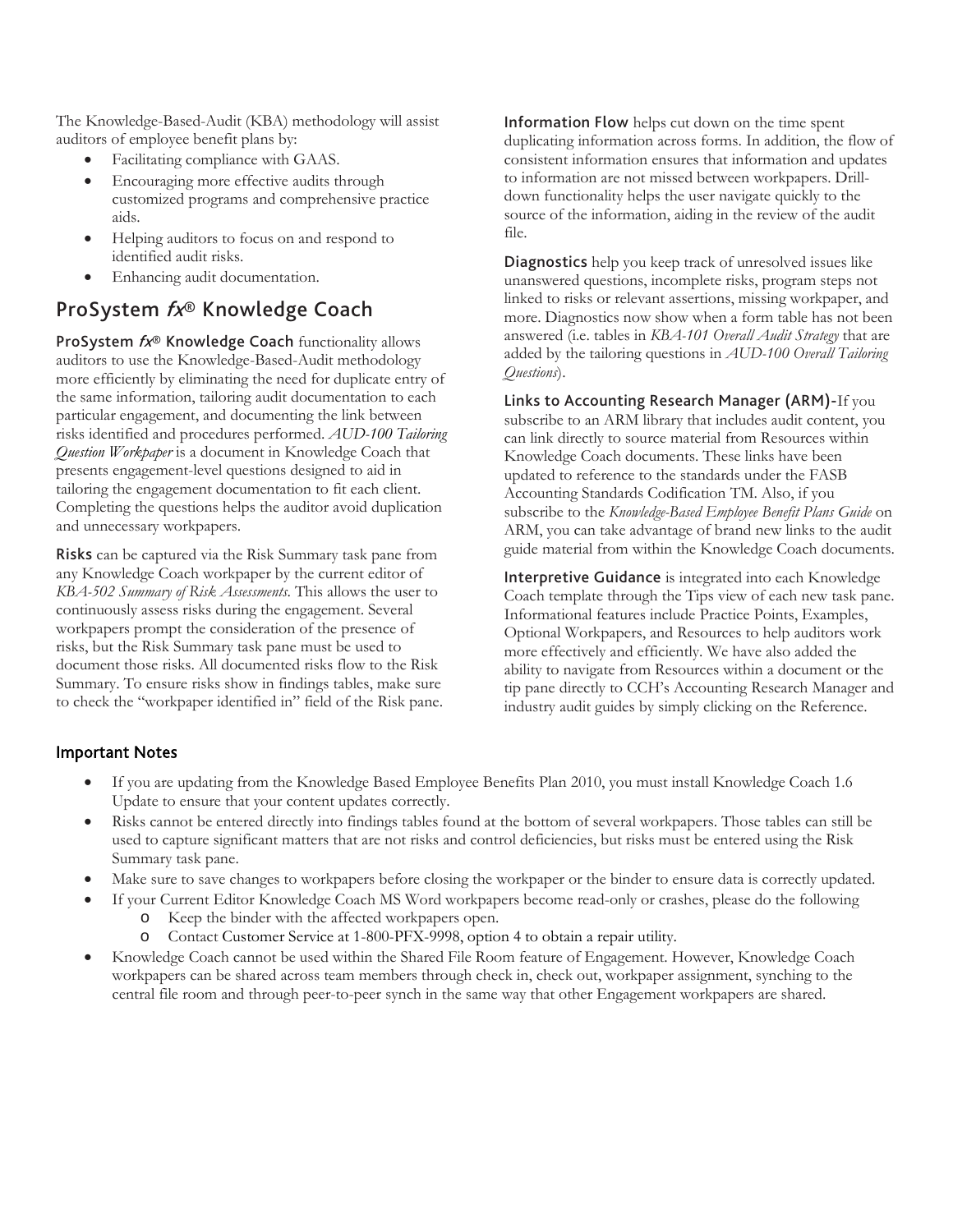# System Requirements

- This title MUST be used with ProSystem *fx* Engagement version 6.5 and Knowledge Coach version 1.5 or higher. If you are upgrading from ProSystem *fx* Engagement 6.0, 6.1 or 6.1.2, please contact Technical Support at 1-800-PFX-9998, option 4 for detailed instructions.
- A minimum of 1GB of RAM is highly recommended for optimal performance when opening and navigating through ProSystem *fx* Knowledge Coach documents.

# Download Instructions

Download the 2011 *Knowledge-Based Audits*<sup>TM</sup> of *Employee Benefit Plans* title from the **ProSystem**  $\acute{a}$  **Knowledge Coach Updates** section of the ProSystem *fx* Engagement Support Web site at the following URL:

**http://support.cch.com/updates/KnowledgeCoach**, then select the **Knowledge Coach Series** and **Download file** link next to the **2011 Knowledge-Based Audits of Employee Benefit Plans.** On some occasions the content package file (.KCP) has downloaded with the extension changed to .ZIP. If this occurs, please change the extension of the downloaded file to KCP using all capital letters.

**Important**: ProSystem *fx* Engagement version 6.5 or higher must be installed on the computer in order to install this Knowledge Coach title. Additional requirements include Microsoft Office 2007, Microsoft Office 2003 Primary Interop Assemblies (PIA) and Visual Studios 2005 Tools for Office Second Edition Runtime (VSTOR).

### Installation Instructions

Once you have downloaded your Knowledge Coach title, you will need to add it to the list of titles within ProSystem *fx* Engagement. The only additional system requirement is approximately 75MB of disk space to store your Knowledge Coach program content files. Please refer to the ProSystem *fx* Engagement with Knowledge Coach Release Notes for any other system requirements.

After downloading the *2011 Knowledge-Based Audits of Employee Benefit Plans,* do the following:

1. Launch the ProSystem *fx* Engagement Workpaper Management application so that the Local File Room is displayed. Select **Tools > Knowledge Coach Titles**.

The Knowledge Coach Titles window will be displayed.

- 2. Choose **Add Title**.
- 3. Browse to the title package file (\*.KCP) that you previously downloaded and extracted from the ProSystem *fx* Knowledge Coach Support Web site.
- 4. Choose **Open**.

The system will display a progress indicator while the title package is added. You will receive a message that the title has been successfully installed once the process is complete.

Once the title is added, you must release it, so that other staff members in your firm can use it. You may also wish to "unrelease" previous versions of the title.

To unrelease a title:

- 1. Select a previous version of the KBA Employee Benefit Plans title
- 2. Choose **Unrelease Title**. The date will be removed from the *Date released* column and staff that do not have the staff group property right to insert unreleased titles will not be able to insert the unreleased titles into a binder.

Note: You can determine this access in the **ProSystem**  $f{x}$  **Engagement Admin** module by selecting a staff group and choosing **File** > **Properties** > **Content** *Insert Knowledge Coach workpapers from unreleased titles* option.

To release a title:

- 1. Select one of the Knowledge Coach titles in the list that has been added but is not yet released.
- 2. Choose **Release Title**. The current date and time will be displayed in the *Date released* column, and the status will change to "Released."

**Note:** You must add and assign a Knowledge Coach module as well as the Knowledge Tools title license in the ProSystem *fx* Engagement Administrator before using the workpapers.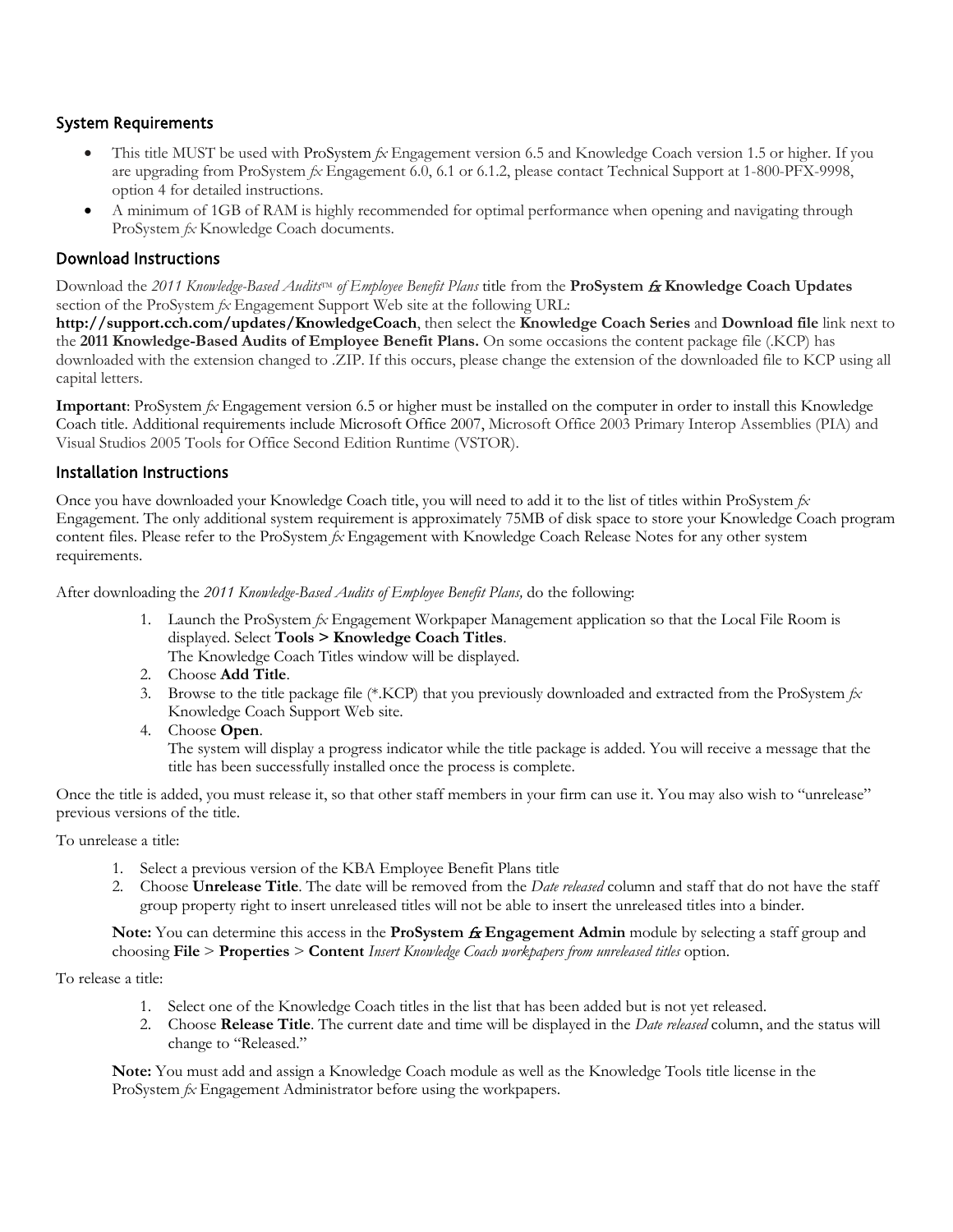**Important:** Once the *2011 Knowledge-Based Audits of Employee Benefit Plans* title has been added and released, it will be automatically deployed to other staff members when they login to the "Office" location, or when they synchronize a binder that contains Knowledge Coach workpapers from this title. There is no need for each user to run the *Knowledge Coach Title Update*, as the necessary files will be deployed with the content for the newly released title.

# Online Permission Key

Permission key files may be downloaded from our Web site at **http://tax.cchgroup.com** or when adding or updating the new licenses within ProSystem *fx* Engagement with Knowledge Coach version 6.5 and higher. After updating the license file in the ProSystem *fx* Engagement Admin module, licenses need to be assigned to the staff who will use 2011 *Knowledge-Based Audits*<sup>IM</sup> of *Employee Benefit Plans*.

If you have not already established a Single Sign-on (SSO) account with Customer Service, we urge you to do so at this time.

Permission keys are no longer generally distributed via floppy diskette. You can choose to continue receiving the diskette by going to **http://tax.cchgroup.com/pfxsupport**, clicking the Firm Administration link, and making the appropriate selection (SSO access is required), or by contacting Customer Service at 1-800-PFX-9998, option 4.

### Accounting Research Manager

CCH's Accounting Research Manager is the most comprehensive, up-to-date and objective online database of financial reporting literature. It includes all authoritative and proposed accounting, auditing, and SEC literature, plus independent, expert-written interpretive guidance.

Our Weekly Summary email newsletter highlights the key developments of the week, giving you assurance that you have the most current information. It provides links to new FASB, AICPA, SEC, EITF, and IASB authoritative and proposal-stage literature, plus guidance from financial reporting experts.

Our team of content experts updates the system on a daily basis, so you can stay as current as possible. What's more, our experts attend critical standard-setting meetings and summarize the results for you, which means you'll learn of newly released literature and deliberations of current financial reporting projects as soon as they occur! Plus, you'll benefit from their easy-to-understand technical translations. Our expert's interpretations clearly lay out what the rules mean from your perspective.

Newly available is the Knowledge-Based Employee Benefit Plans, an audit guide that helps you comply with the AICPA's risk assessment standards and has incorporated the Knowledge-Based Audit methodology. The primary objective of the guide is to provide practitioners with an effective approach for conducting audits of employee benefit plans. This publication supplements and complements the KBA documents that are available in Knowledge Coach.

With Accounting Research Manager, you maximize the efficiency of your research time, while enhancing your results. Learn more about our content, our experts, and how you can request your free trial by visiting

**http://www.accountingresearchmanager.com**. You can also access the Accounting Research Manager Web site by selecting the item in ProSystem *fx* Engagement from the Guidance tab on the Shortcuts bar in the Binder window.

# Links to Accounting Research Manager (ARM)

As indicated above, subscribers to an Accounting Research Manager library that includes source content can link directly to source material from references within Knowledge Coach workpapers. These links have been updated to reference the new Codification released by the FASB and available on ARM. The Codification on ARM is fully integrated with U.S. and international accounting standards, other non-authoritative materials and industry leading interpretive guidance.